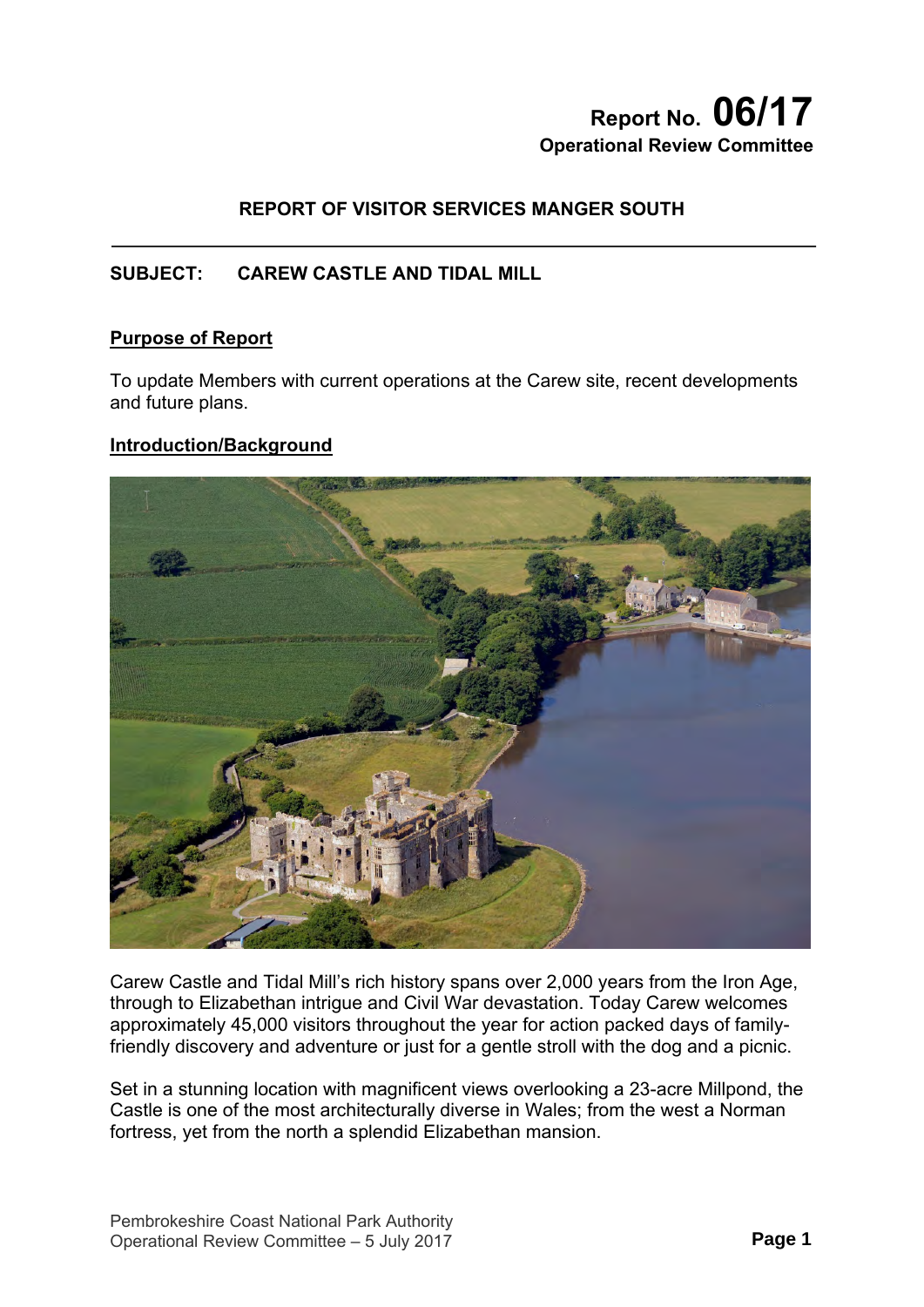The site also incorporates the only restored Tidal Mill in Wales, extensive grounds, three car parks, several outbuildings, an 11th century Celtic cross and a picnic area. All are linked by a mile-long circular walk, including a Medieval bridge, suitable for buggies and wheelchairs, with magnificent views over the Millpond.

The Castle and Mill are open all year; daily from the end of March to the end of October with shorter opening hours throughout the winter.

Carew Castle and Tidal Mill are still under private ownership. The Authority leased the site from current owner, Anthony Trollope-Bellew, on a 99 year lease in 1983.

- Carew Castle is a Scheduled Ancient Monument (SAM)
- $\triangleright$  The site is a Site of Special Scientific Interest (SSSI)
- The Castle, grounds and Millpond are a Special Area of Conservation (SAC)

#### **Conservation**

Carew is a significant location for bats in the county and they are the main reason for the site's SSSI status. Around two-thirds of all the species of bats found in Britain have been recorded at Carew, including the rare greater horseshoe bat. The grassland surrounding the Castle is managed as a hay meadow, which supports moths, beetles and other invertebrates, an important source of food for bats.

Rich in plant life; Carew is one of the best sites in Britain for the southern polypody fern. Several rare species of flowering plants grow in the grassland, including spotted medick, knotted hedge-parsley and fiddle dock.

The walls of the Castle offer nesting opportunities to a variety of birds including tawny and barn owls. The mudflats of the Millpond support redshank, curlew, heron, and shelduck amongst other species. The 23-acre Millpond is an important site for the nationally scarce tentacled lagoon worm. It has been recorded at only two sites in Wales, both in Pembrokeshire.

### **The Team**

- Manager
- Supervisor (new role for 2017)
- Administrator (2 days per week)
- 6 Discovery Guides (part time)
- Seasonal Events Leader (summer holidays only)
- Educational Contributors (as needed)

#### **What we do**

- Provide exceptional days out to approximately 45,000 visitors and school children every year
- Interpret the history of the site and cultural history of the area for our visitors
- Offer a varied programme of events and activities ranging from 'have-a-go' archery and falconry to open-air theatre, specialist tours and re-enactments.

Pembrokeshire Coast National Park Authority Operational Review Committee – 5 July 2017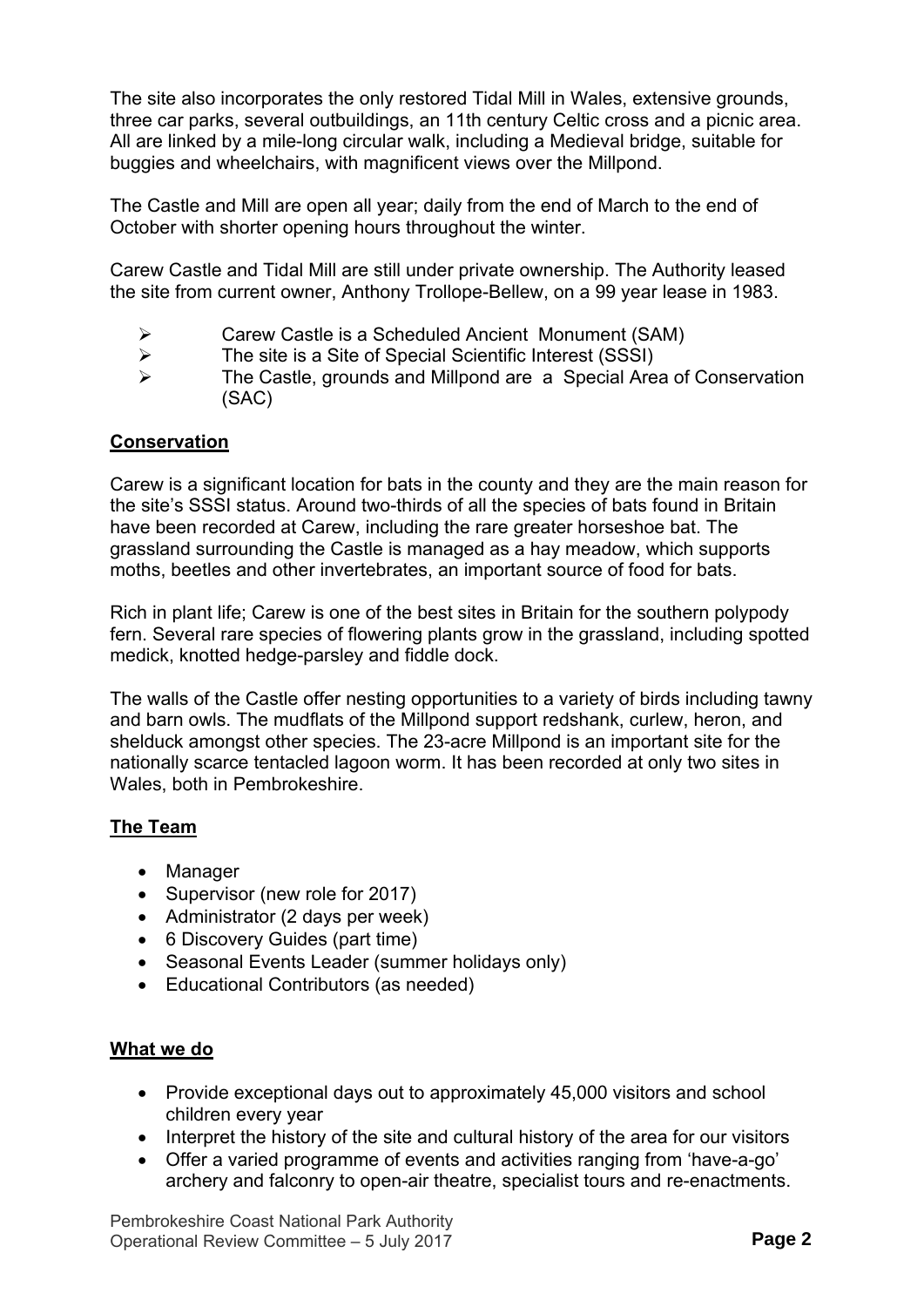

 **Medieval Mayhem at Carew Castle** 

- Free daily guided tours
- Educational programme
- Use the site to convey park messages on conservation, environment and sustainability, though land and building management and interpretation - using our past to promote a sustainable future.
- We use the site as a venue for social inclusion work, local schools, youth clubs, work experience, trainees and charities:

Carew Castle and Tidal mill present an ideal setting for a range of educational visits and discovery days. In recent years many local schools have taken advantage of educational programmes which provide an insight into life in Tudor times and the history of the Castle. Many of the activities are delivered by costumed staff, bringing the whole experience to life for learners. Educational opportunities are taken up by both local and visiting schools, with the majority of visits coming from primary schools. Carew Castle has significant potential as a setting for a much wider range of educational activity, in particular the sciences and geography. Darwin Science and the National Park Authority have already started to develop these opportunities, with a particular focus on the area around the Mill and Millpond.

The site is also an excellent resource for a range of local groups and organisations, all of whom make full use of the historical and natural backdrop provided at Carew to provide an unforgettable experience for participants. As part of the Big Lottery funded Your Park project and more recently as part of a wider programme of work with disadvantaged group/communities the site has hosted many visits. From Young Carers and local day centre users to older peoples groups and PCNPA's Youth Rangers, numerous groups have been able to discover Carew in recent years. We envisage that opportunities will increase as the National Park Authority continues to develop its work in this area.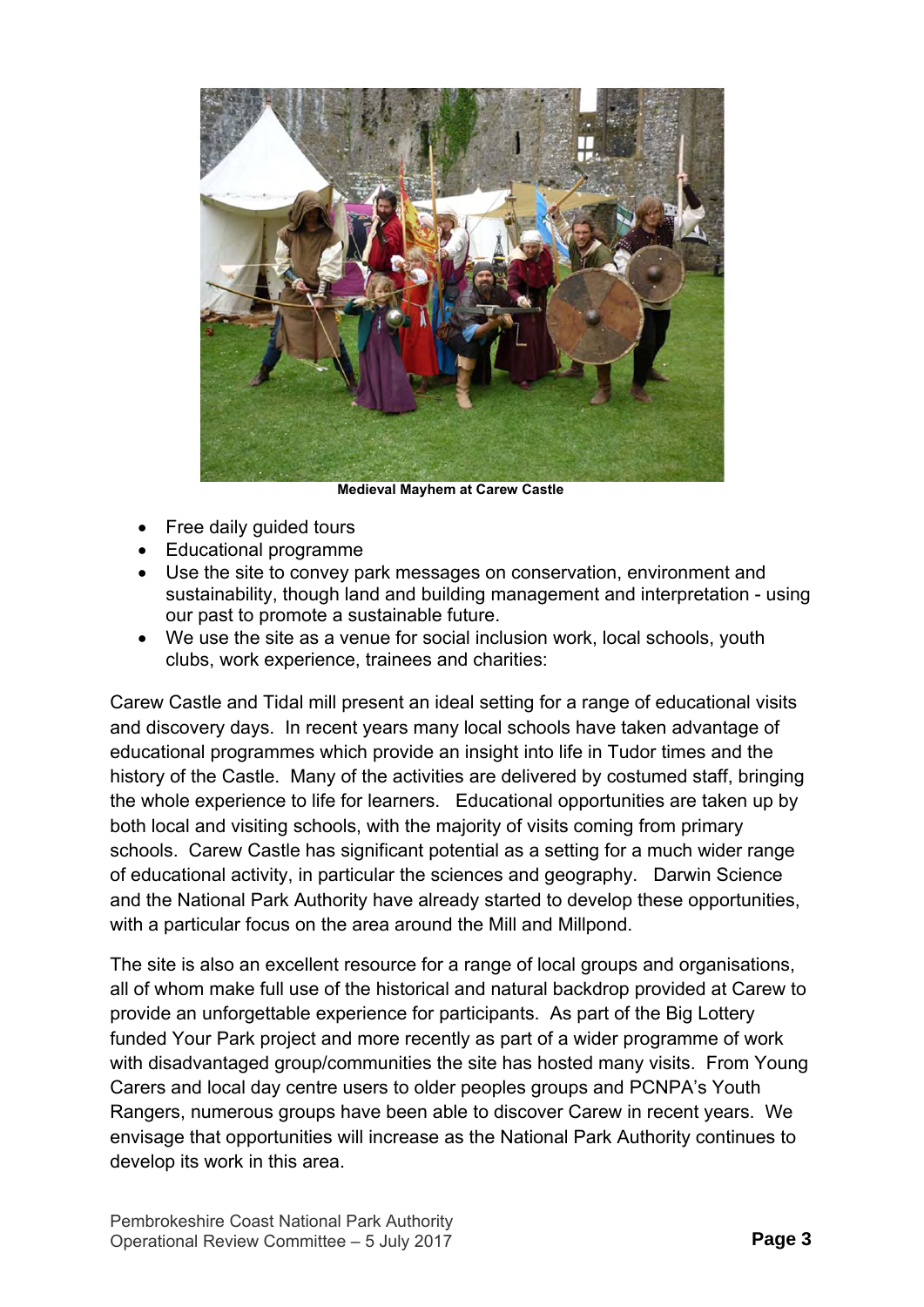## **Recent / current development**

Recent capital investment into the site include an impressive new oak roof, doors and windows to the Lesser Hall, a new visitor entrance, shop and toilets in the Walled Garden, resurfacing to the main car park and a new roof on the Tidal Mill. Recent work has been funded by Cadw (Heritage Tourism Fund), European Social Fund and PCNPA.

Current major work includes:

- $\triangleright$  Repairs to the causeway and sluice gates
- $\triangleright$  High Level Masonry Repairs / Vegetation management plan
- $\triangleright$  Resurfacing of path leading from Walled Garden to Castle.

### **Future Development – The Walled Garden**

We have plans to develop the remainder of the Walled Garden, including a café. Planning consent, SAM and SSSI consent have been granted and phase one of the project (the café) is hoped to commence over winter 2017/18.

We are constantly asked by visitors where our café is; we are long overdue in meeting the visitor need for onsite catering, which will also hopefully extend length of stay at the site and increase secondary spend.

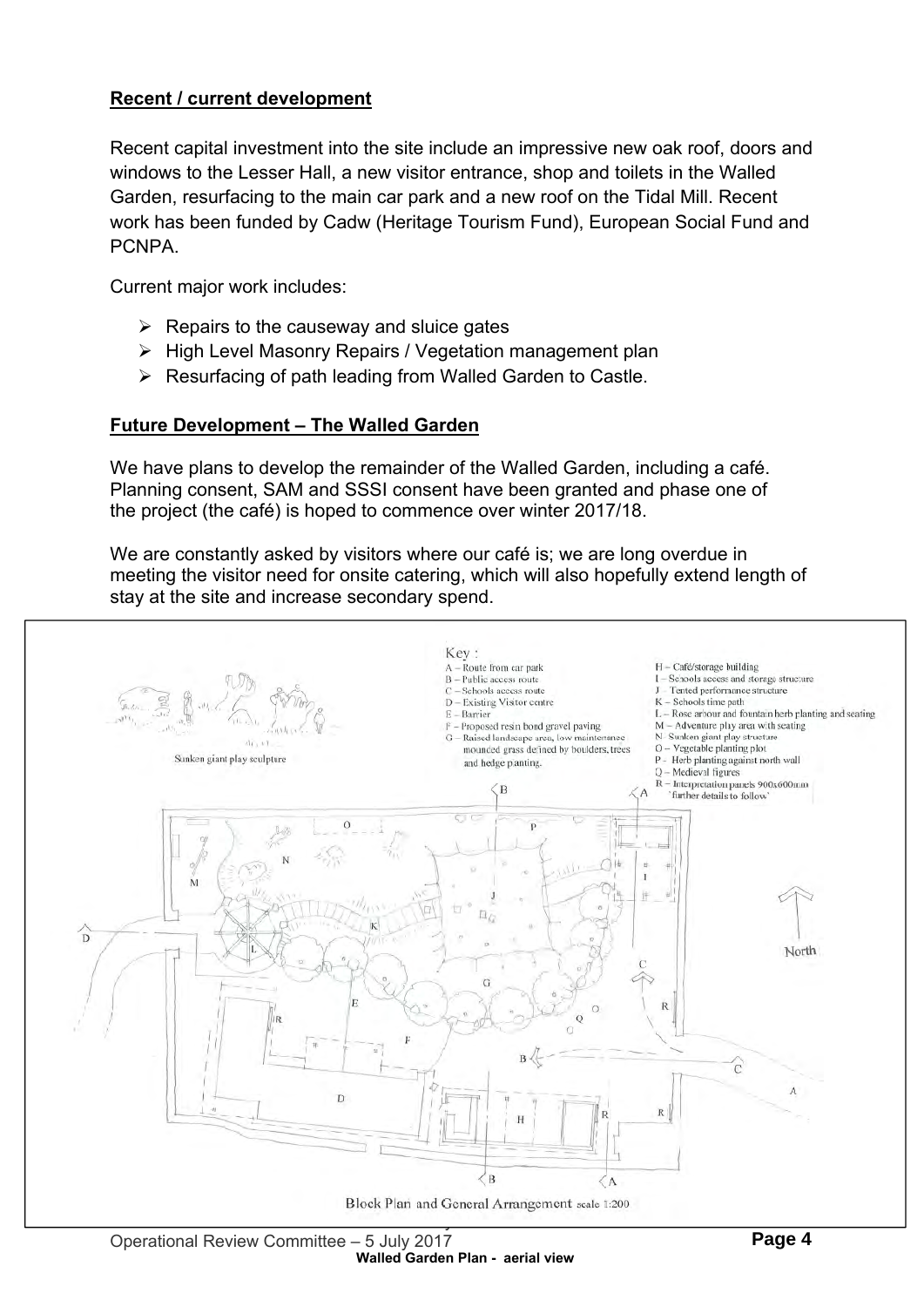Development of the Walled Garden will improve the visitor experience. We will create an aspirational space in which to relax, explore, enjoy and engage with the experience on offer at the Castle, the cultural heritage of Pembrokeshire and Pembrokeshire Coast National Park.

The Walled Garden project will develop a currently blank area adjacent to the Castle; this area currently gives a very poor welcome to visitors. The Garden will vastly improve the overall visitor experience at the site; inspiring repeat visits and recommendations. Designed to compliment the magnificent Castle and stunning location, it will be a high quality garden combining landscaping and native planting with useable spaces for visitors, schools, communities, cultural events and as a 'Night Garden' base for Dark Sky Discovery within the National Park.

The Garden will be a space to inspire our visitors and to set fire to young imaginations as they explore the adventure area, complete with oversize 'castle' building blocks and a one-of-a-kind sunken Giant play sculpture. Nearby, parents can sit beneath the rose arbour and take in the fragrant scent of lavender, mint and rose.

A separate secret entrance for educational groups of children, with a time path to slowly transport pupils back through history to the Tudor period, will help to inspire a future generation and bring history to life.

An undercover tented area will provide a venue for craft and food fayres, acoustic music, theatre, workshops, meeting space for community groups or a picnic spot for families and schools in wet weather.

In the evening the Garden will be transformed into a 'Night Garden'. It will act as a base for Dark Sky Discovery at the Carew site, and the wider National Park. The Carew site is ideally placed for Discovery in the Dark Adventures (www.discoveryinthedark.wales) and activities including stargazing, bat walks, moth trapping, night walks and a pop-up planetarium will be run from the Walled Garden.

The Garden will add value to any visit to Carew; it will be welcoming, relevant and have a strong sense of place. The aim is to increase repeat visits, particularly with the inclusion of a café and allow the Castle to be used more out of the peak season and in evenings. We are constantly trying to improve visitor experience and this project will bring the Walled Garden, which is the visitor entrance, in line with the fantastic work completed on the Castle and car park in recent years.

We are currently looking at grant funding options for the Walled Garden project.

### **Financial**

Visitor numbers and income have been climbing steadily for the past few years as we become more commercial in our approach to marketing, retailing and events. In the past 10 years since 2006 Carew has seen an increase of nearly 12,000 visitors per annum, including an increase of 6,000 visitors per year since 2014.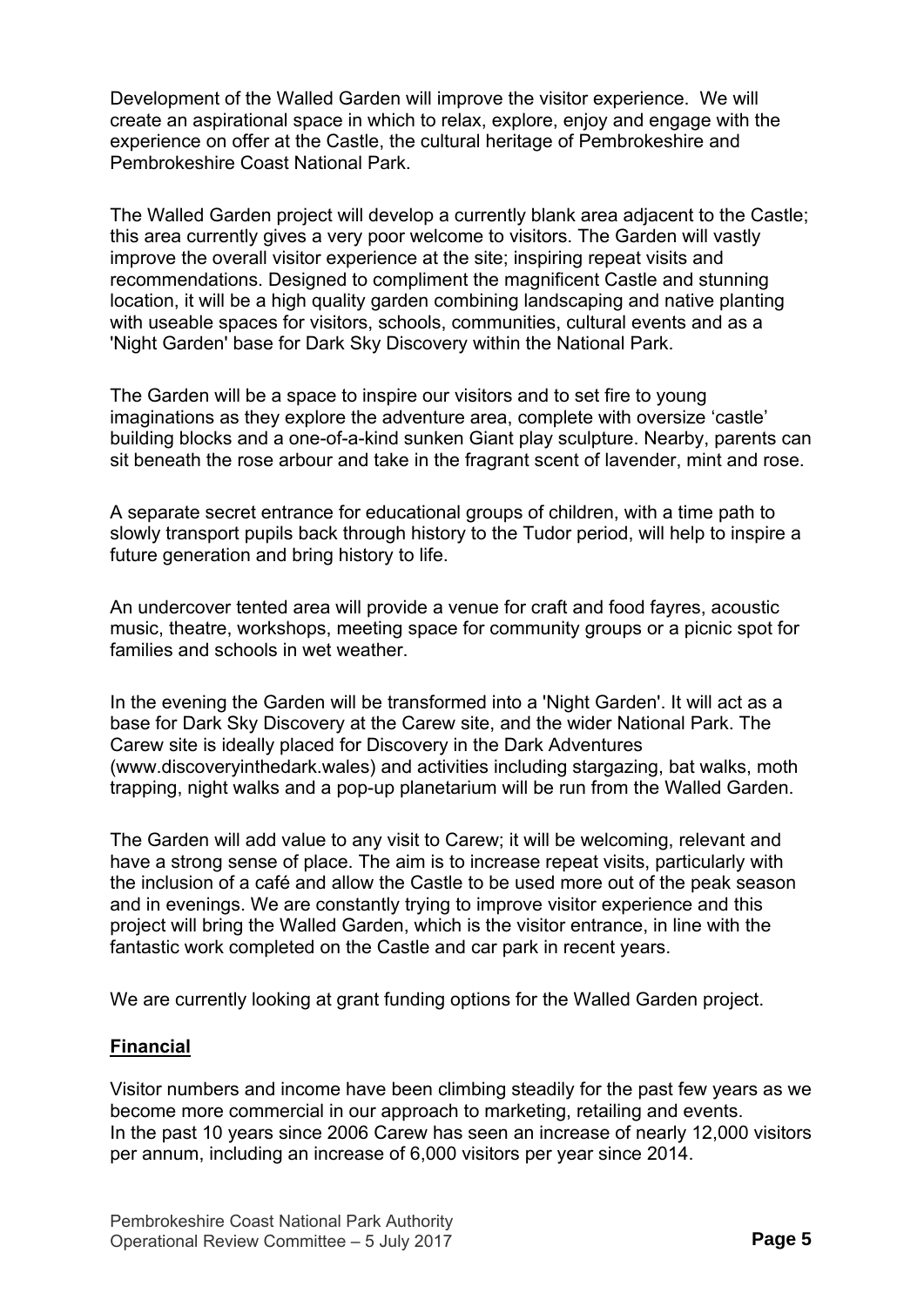Gross income has increased within that 10 year time frame from £131,297 to £275,059 in 2016. Since 2013 Carew has seen a gross income increase of over £90,000 per year.





The trend is continuing for 2017 as we continue to grow our visitor numbers:



**Calendar year** 

Pembrokeshire Coast National Park Authority Operational Review Committee – 5 July 2017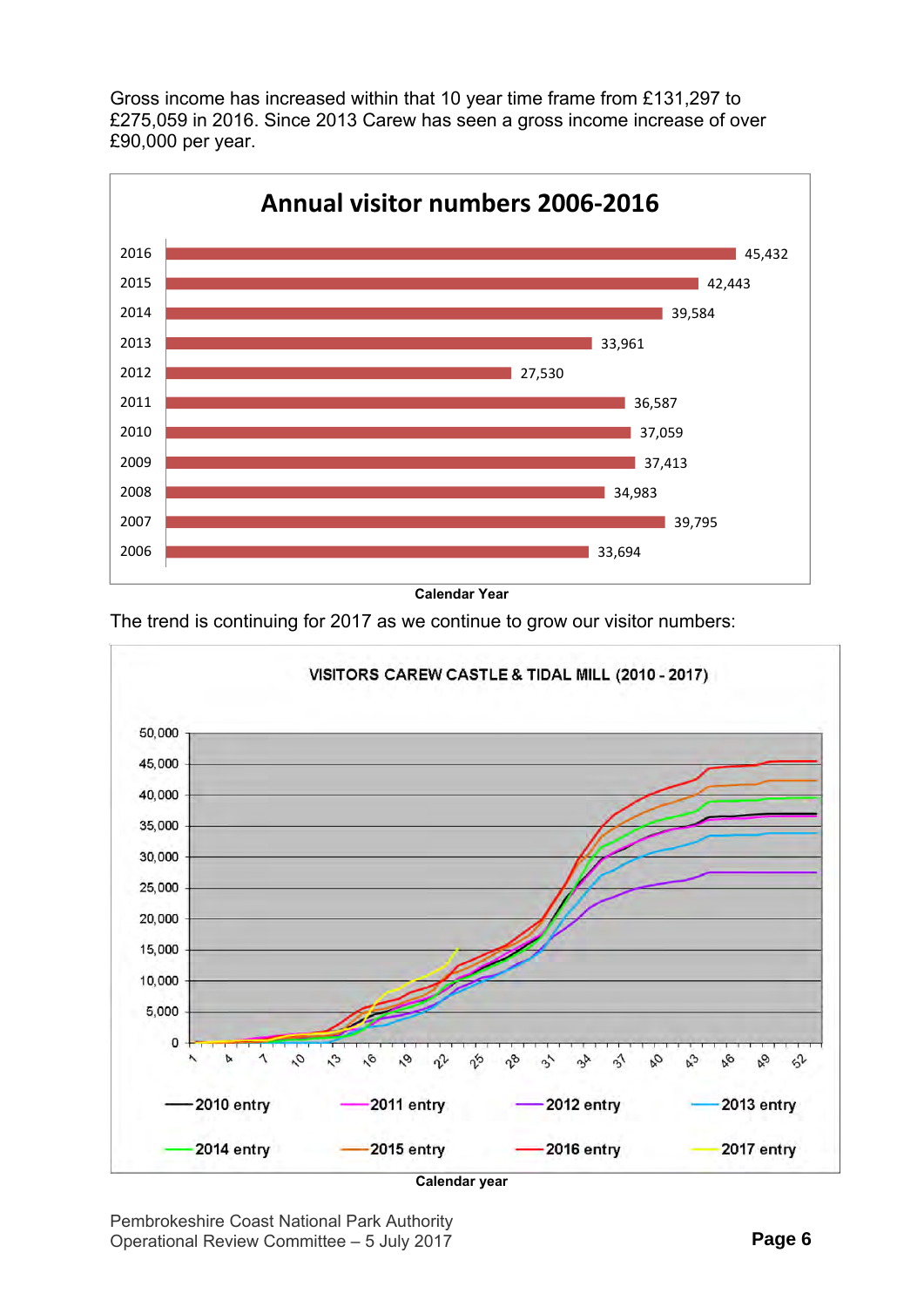

**Gross income. Calendar year** 

The increase in income is helping to reduce running costs at the Carew site.

The chart below shows the relationship between net income and total net expenditure since 2011/12.

Income had plateaued for some years but has been climbing steadily since 13/14 (the dip from 15/16 to16/17 is because of two Easters in 15/16 and none in 16/17). Total expenditure is rising as we invest in the site, particularly in increased staffing levels to cope with increasing visitor numbers, but the gap between the two lines is healthy, and far wider than previous years.

Since 2011/12 the turnaround has been over £75.000.

Carew has gone from making a net loss of £40,500 to a net profit of £35,700 in 2016/17.

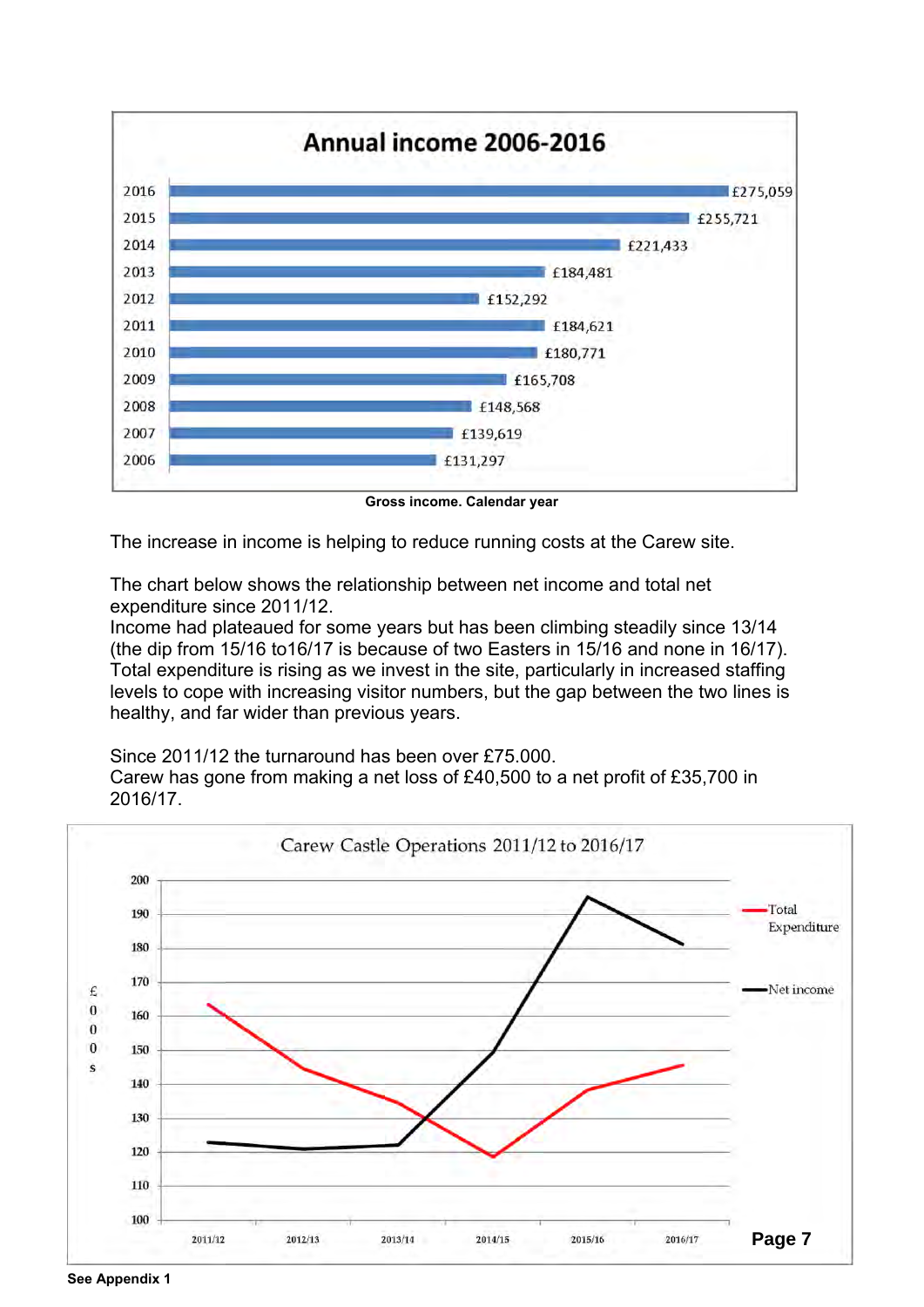These figures include controllable costs only. They exclude support services (maintenance costs from Buildings Projects budget and capital expenditure), depreciation and pension adjustments.

#### **Customer Experience**

Some recent visitor feedback:



**"A wonderful site with even better staff"** 

 $\star \star \star \star \star$  Reviewed by judith cutler 14/06/2017

*We only came here because by chance we had met one of the staff putting in a day at another attraction, Castell Henllys, a marvellous re-constructed Iron Age site near Cardigan. She was so full of passionate and knowledgeable enthusiasm for Carew*  and its mill we felt we had to go. We were very glad we did. Last time we went there *was no attempt to make any sense of the large number of rooms and other spaces. This time it was clear that someone had really tried to make history come alive for both old and young; visitor facilities were vastly improved. A ten minute walk up a quiet lane takes you to a rare tidal mill, still in need of a little restoration but fascinating as it is. Thank you for your advice!* 

#### **"Enjoyable Visit - amazing ruin of a castle"**

**★★★★★ Reviewed by Cshonie 07/06/2017** 

*We loved our visit to this welsh castle and mill. Staff very welcoming - good facilities and car parks. Also has access for those with wheelchairs we observed. I have to say this is one of the best Castle ruins I have been to. Well looked after and clearly loved by the national park who look after it. Nice walk along river around to mill with stunning views of the castle - highly recommended as a half day visit. Great location for picnics.* 

#### **"Brilliant day out despite the rain"**

 $\star \star \star \star \star$  Reviewed by Emma J Dunn 31/05/17

Having two castle & knight mad boys (9&6) any castle is a must. Despite the gloom Carew looked majestic overlooking the mill lake. Entry fee was very reasonable (even without the 25% off as earlier in the week had visited Castell Henllys) We also paid £1 each for a treasure hunt & £2.50 for a 'preparing for battle' half term activity. The treasure hunt was good fun & the chocolate treat for completing it was a hit. The 'preparing for battle' activity was fantastic. After moving it inside due to the inclement weather the three staff were immensely helpful. I thought the boys would only be able to do one of the three activities for our £2.50 but no! They got to make a helmet, lance & paint a shield. Brilliant!!! The mill was interesting too - although not so much of a hit with the boys who did enjoy watching the swifts. Highly recommend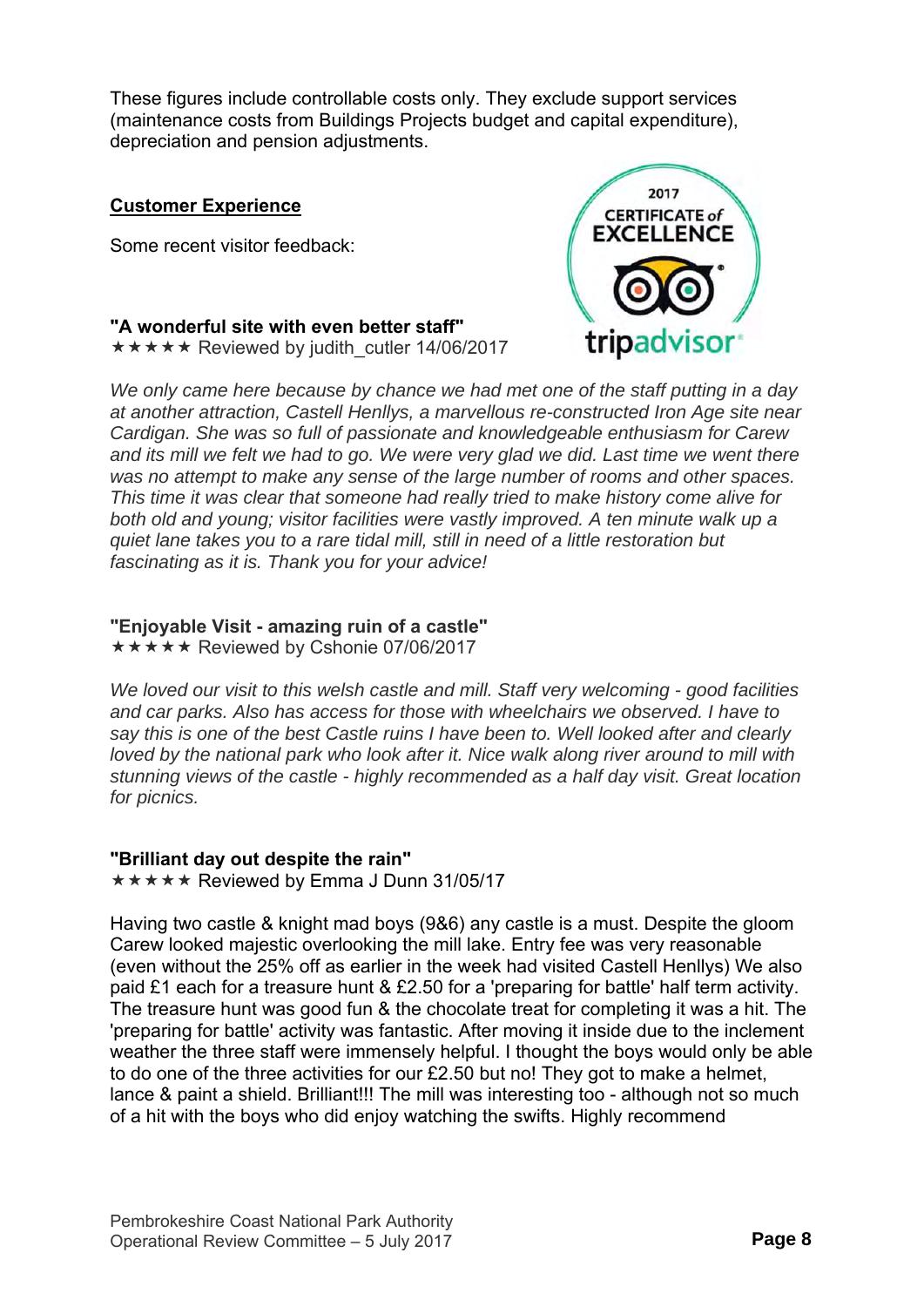$18/06/2016$ Neith & West Dear Carew Aull! York Arriva  $03:43$  nm We visited you on 08/06/2016 - the most interesting place we'd are w Tidal Mill seen on our holiday in Carew Wales! keep up the Nr. Tenby Work Mr. & Mrs. Luker Pembrokeshire Bradford West Yorkshire SA70 SSL CYMRU / WALES City Park, Bradford Picture courtesy of Bradford Council

# **Future Priorities**

Continue enhancement of the visitor experience and development of the Walled Garden into a useable and enjoyable space, with a much-needed catering offer.

Interpret the site in interesting ways, in order to communicate the site's cultural significance to our visitors.

Continue to use the site to demonstrate Park purposes, promote the wider National Park, and engage with schools and communities, through joint working with specialist colleagues and partnerships.

Expand on our popular events and activities programme, promoting visitor diversity and enjoyment of the site.

Look into options for restoration of the Tidal Mill as an opportunity to demonstrate how renewable energy has been used through the ages and is relevant today, to talk about sustainability and the use of local resources.

### **Challenges**

- Restrictive lease that hampers the full commercial potential of the site (e.g. car park charges for non-castle users).
- An expensive and time intensive maintenance regime that dominates the buildings maintenance budget.
- Securing investment in the site during a time of public sector budget cuts.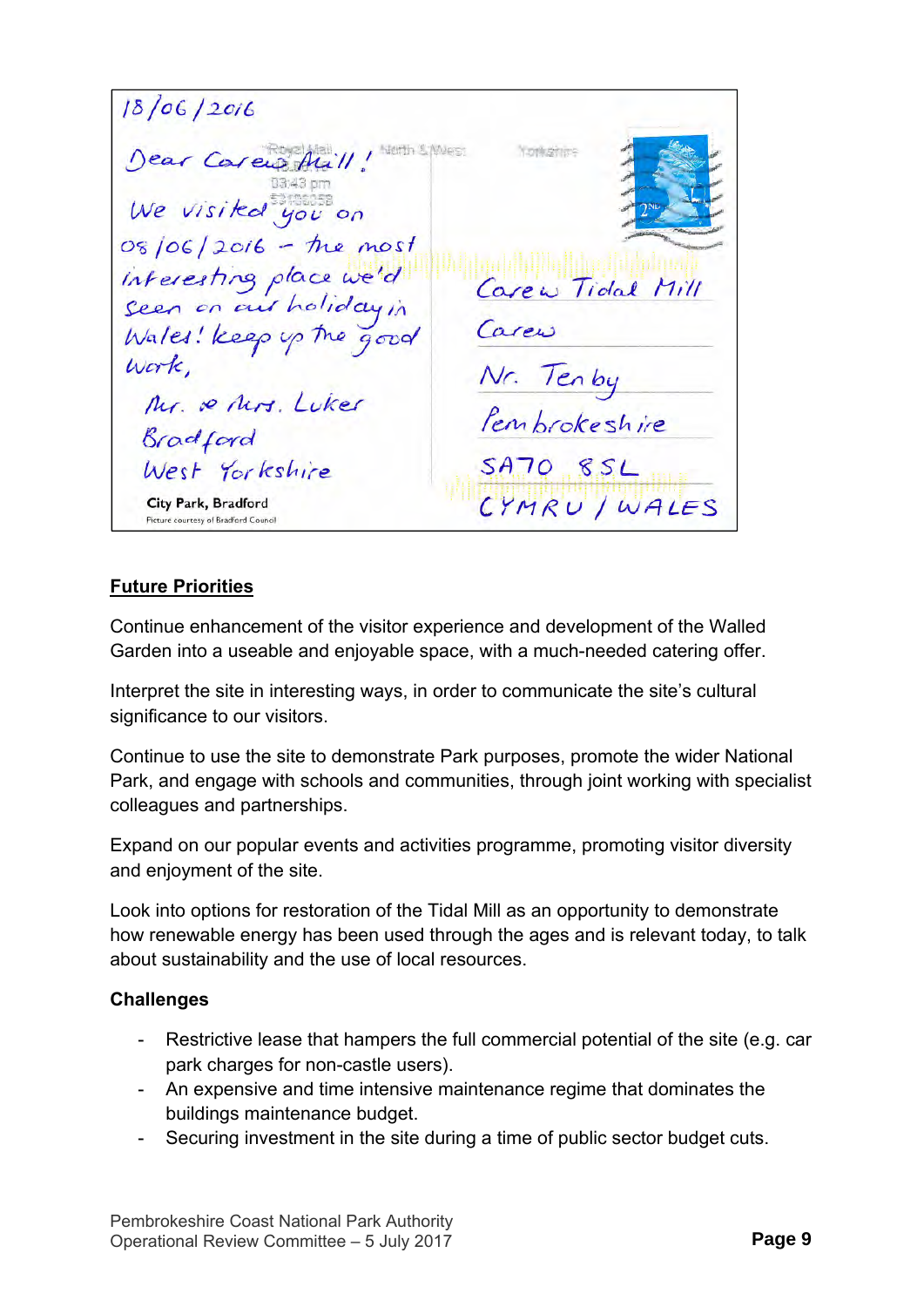- The need to renovate the Mill and the desire to see the Mill wheel in operation again.
- Increased visitor numbers has lead to a shortage of parking space (public transport links to Carew are not great)
- Issues relating to long-term site maintenance temporary warden solution 'inhand' but potentially storing up problems.
- Restrictions that come with SAM, SSSI and SAC status.
- PCNPA's role as the 'custodians' of Carew is often unrecognised and, as a result, we may need to do more to market the site (possibly via an updated branding exercise – similar to the 'origins' work undertaken at Castell Henllys).

# **Opportunities**

- Manager's revised role as Visitor Services Manager (South) and the new Carew Supervisor role will allow for the retail and events lessons at Carew to be shared across other PCNPA sites (updated trading strategy on the way).
- Increasing events programme is attracting new customers and re-positioning Carew via a more 'contemporary' visitor offer.
- The ability to hold new and exciting events in the Lesser Hall is in the pipeline which, with further investments in the Walled Garden, will help to expand the range of activities and events on offer at Carew.



- Opportunity to add a catering facility.
- Improved on-site interpretation is helping visitors to better understand the conservation status of the site and deliver 'park purposes' – still more to do.
- Strengthening community links with Carew Cheriton Control Tower to offer an enhanced experience for visitors and school children alike.

# **Conclusion**

Members are asked to note the report.

*Author: Daisy Hughes - Visitor Services Manager South, 01646 651 782*  **Consulted/engaged with:** Graham Peake (Discovery Team Leader), Richard Griffiths (Finance Manager), James Parkin (Director of Delivery & Discovery)